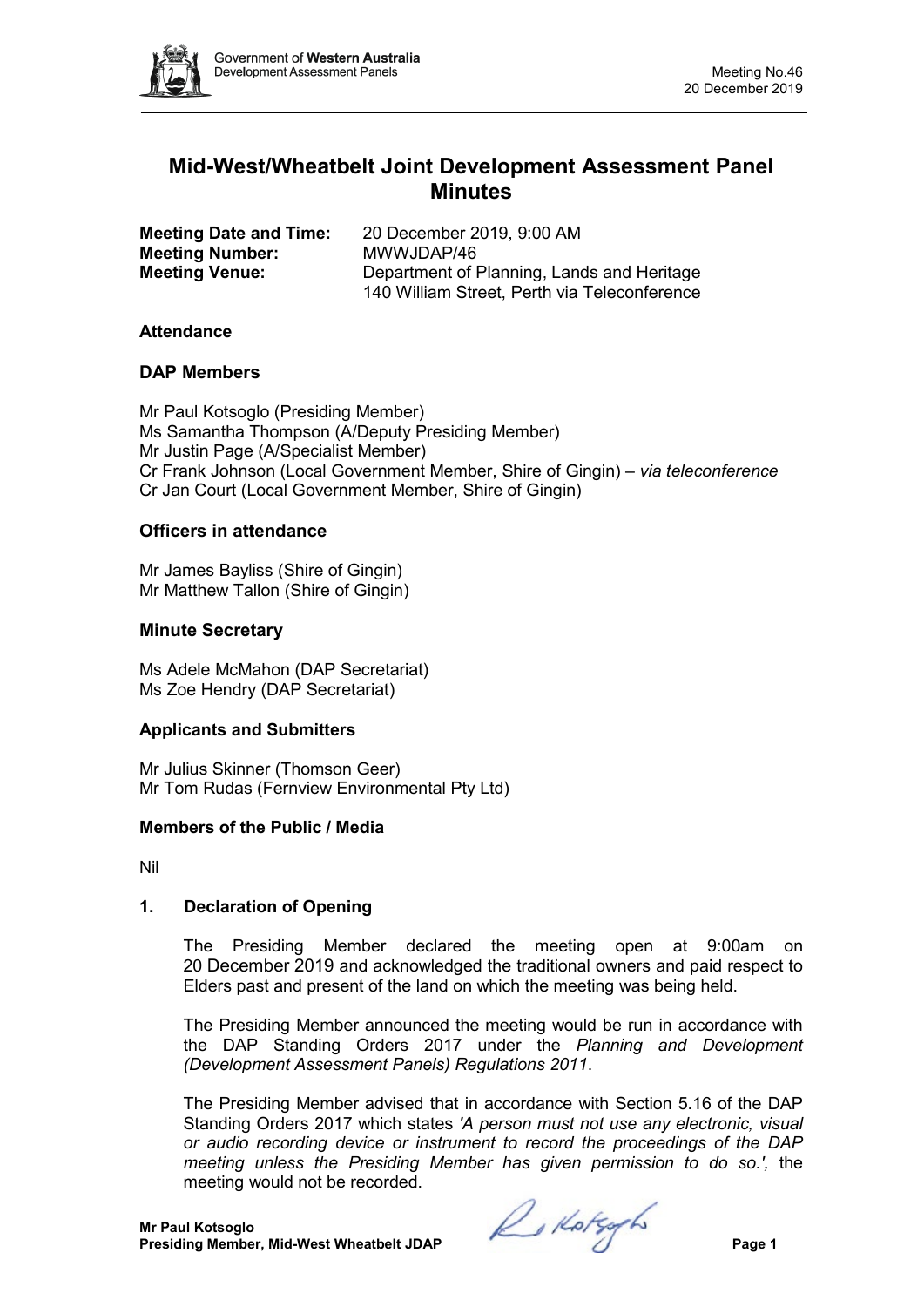

# **2. Apologies**

Mr Andrew Mack (Specialist Member)

#### **3. Members on Leave of Absence**

Nil

#### **4. Noting of Minutes**

DAP members noted that signed minutes of previous meetings are available on the [DAP website.](https://www.dplh.wa.gov.au/about/development-assessment-panels/daps-agendas-and-minutes)

# **5. Declaration of Due Consideration**

All members declared that they had duly considered the documents.

#### **6. Disclosure of Interests**

Nil

# **7. Deputations and Presentations**

**7.1** Mr Julius Skinner (Thomson Geer) & Mr Tom Rudas (Fernview Environmental Pty Ltd) addressed the DAP in support of the application at Item 9.1.

# **8. Form 1 – Responsible Authority Reports – DAP Application**

Nil

# **9. Form 2 – Responsible Authority Reports – Amending or cancelling DAP development approval**

| 9.1 | <b>Property Location:</b><br><b>Development Description:</b><br><b>Proposed Amendments:</b> | Lot 98 Wannamal Road South, Cullalla<br>Class 2 landfill associated infrastructure<br>Form 2.2 - Extension of Time for substantial |
|-----|---------------------------------------------------------------------------------------------|------------------------------------------------------------------------------------------------------------------------------------|
|     |                                                                                             | commencement                                                                                                                       |
|     | Applicant:                                                                                  | <b>Fernview Environmental Pty Ltd</b>                                                                                              |
|     | Owner:                                                                                      | Fernview Environmental Pty Ltd Richard Rudas                                                                                       |
|     | Responsible Authority:                                                                      | Shire of Gingin                                                                                                                    |
|     | DAP File No:                                                                                | DAP/15/00918                                                                                                                       |
|     |                                                                                             |                                                                                                                                    |

#### **REPORT RECOMMENDATION**

**Moved by:** Cr Jan Court **Seconded by:** Cr Frank Johnson

That the Mid-West Wheatbelt JDAP resolves to:

1. **Accept** that the DAP Application reference DAP/15/00918 as detailed on the DAP Form 2 dated 29 October 2019 is appropriate for consideration in accordance with Regulation 17 of the *Planning and Development (Development Assessment Panels) Regulations 2011*;